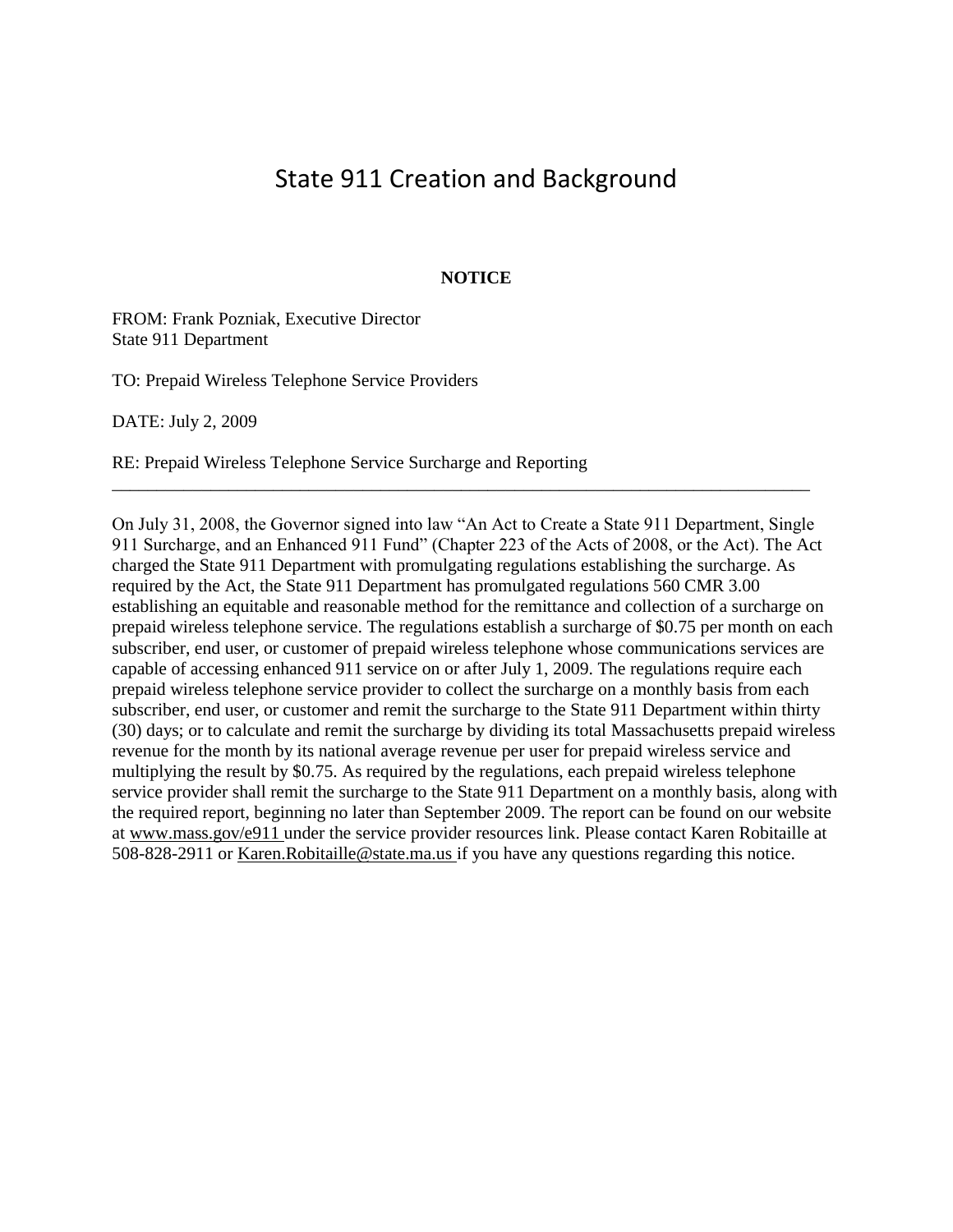# **A Message From The Executive Director**



Welcome to the Massachusetts State 911 Department!

On behalf of the State 911 Department, I welcome you to our website. The State 911 Department is charged with the responsibility of coordinating and effecting the implementation of enhanced 911 service, and administering such service in the Commonwealth. In fulfilling this responsibility, the State 911 Department provides the public safety answering points (PSAP) in Massachusetts that serve as the first point of reception of a 9-1-1 call with call processing equipment, and database, network, and technical support services, with training for personnel handling the calls at the PSAPs, and with funding to support the operation of the PSAPs through the administration of an extensive grant program. In addition to these duties, the State 911 Department is responsible for administering the Disability Access Program that provides relay communication services through the Massachusetts Telecommunications Relay Service (MassRelay) and specialized equipment through the Massachusetts Equipment Distribution Program (MassEDP).

Thank you for your interest in the State 911 Department. I encourage you to take this opportunity to browse our website to learn more about us.

Frut Port

*Frank Pozniak Executive Director State 911 Department*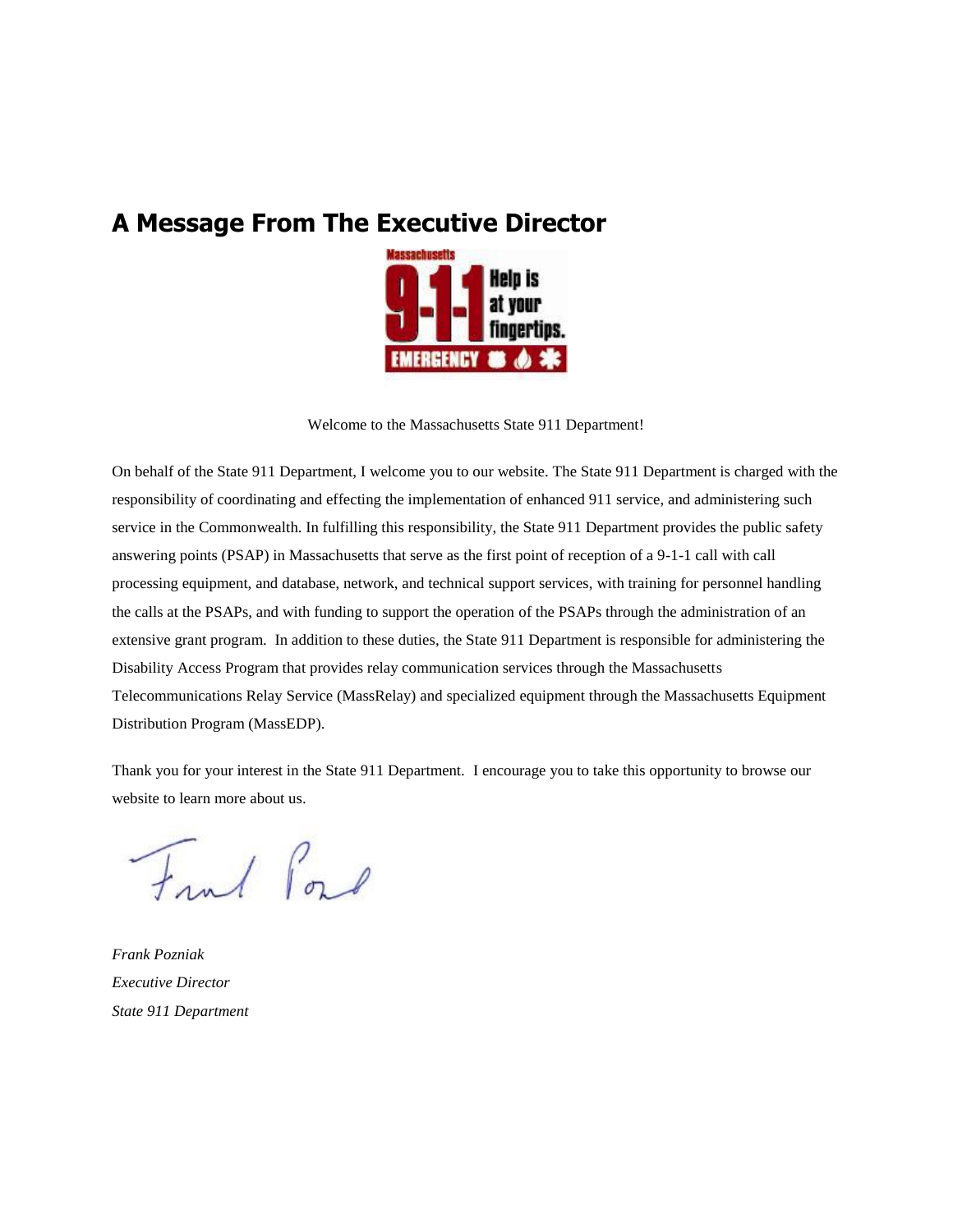# **Public Education**

## Massachusetts Enhanced 9-1-1

# *"Save a Life, Stop a Crime, Report a Fire"*

On December 11, 1990 Legislation was enacted to provide statewide enhanced 9-1-1 telephone service in Massachusetts. That Legislation established the Statewide Emergency Telecommunications Board (SETB) who is responsible to coordinate and effect the implementation of enhanced 9-1-1, and administer its services for the Commonwealth. The SETB is also responsible for promulgating the rules and regulations for the administration of enhanced 9-1-1.

The Enhanced 9-1-1 (E9-1-1) system automatically displays the address of the emergency caller and the telephone number at that location on a screen at the 911 Communications Center. The department that first receives the emergency call is called a Public Safety Answering Point (PSAP). In Massachusetts there are 270 PSAP's, some of which are regional and answer calls for more than one community.

The E9-1-1 program in Massachusetts is funded through a surcharge on the telephone accounts of Massachusetts citizens. The Massachusetts 9-1-1 System is considered one of the best in the country because of its redundancy. All persons that operate the 9-1-1 system are required to be certified through the SETB training program.

One of the goals of the State 911 Department is to educate to the public about 9-1-1 in Massachusetts and its many important programs. This includes the Massachusetts Equipment Distribution Program (EDP) and the Massachusetts Telecommunications Relay Service (MassRelay). If you would like to have a representative from the State 911 Department come to a meeting or event hosted by your organization to talk about our programs please fill out the [Outreach Request Form](http://www.mass.gov/eopss/docs/setb/community-outreach-request-form.pdf)  $\mathbb E$  and return it to the State 911 Department. If you have any questions regarding outreach or about the State 911 Departments Public Education program please contact Monna Wallace at 508-821-7220 or [monna.wallace@state.ma.us](mailto:monna.wallace@state.ma.us)

[Fast facts about 9-1-1 in Massachusetts](http://www.mass.gov/eopss/agencies/state-911/e911/trng-and-progs/fast-facts.html)

#### [9-1-1 FAQ](http://www.mass.gov/eopss/agencies/state-911/e911/trng-and-progs/faq.html)

[Wireless 9-1-1 Brochure](http://www.mass.gov/eopss/docs/setb/wireless-brochure.pdf)

[Landline/VoIP 9-1-1 Brochure](http://www.mass.gov/eopss/docs/setb/landline-voip-brochurepdf.pdf)

[Silent Call Procedure](http://www.mass.gov/eopss/agencies/state-911/e911/about-e911/silent-call-procedure-2.html)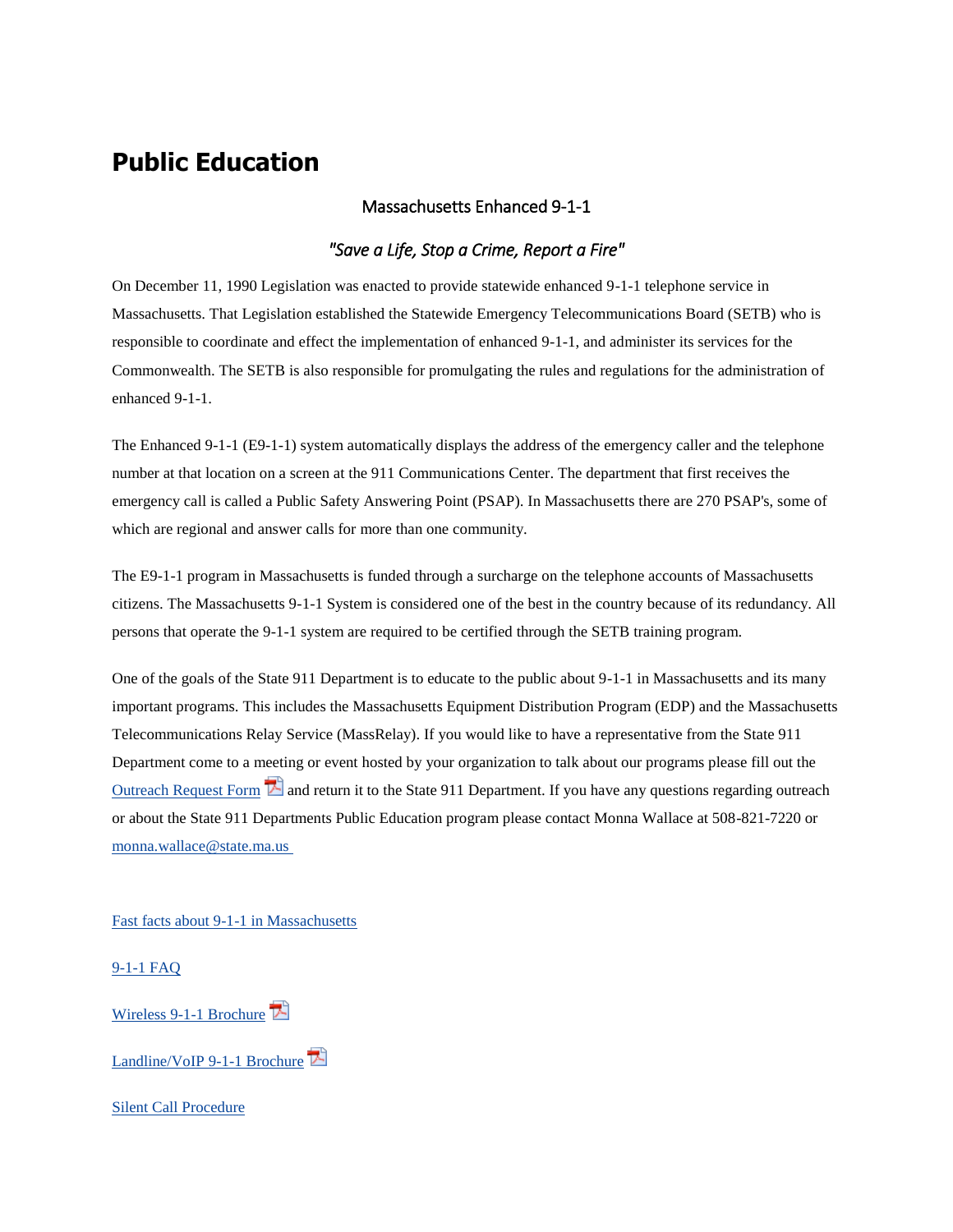[Voice Over Internet \(VoIP\) Consumer Information](http://www.mass.gov/eopss/docs/setb/fcc-voip-ruling-psap.doc)

[9-1-1 Calling Tips and Contact Card](http://www.mass.gov/eopss/docs/setb/emergency-contact-card09.pdf)



# *9-1-1 Public Education Materials*

### **NEW 9-1-1 NUMBERS TO KNOW KITS NOW AVAILABLE!!!**

The State 911 Department is pleased to introduce the 9-1-1 Numbers to Know kid kits. To order this free kit and get more information please contact Ronnie Zuniga at [ronnie.zuniga@state.ma.us](mailto:ronnie.zuniga@state.ma.us)

### **Clic[k here](http://www.mass.gov/eopss/agencies/state-911/e911/trng-and-progs/911-for-kids.html) for 9-1-1 calling tips for kids**

## **State Police are Eliminating \*SP (\*77) and \*MSP (\*677): Remind Motorists "9-1-1 SAVES LIVES"**

The Massachusetts State Police and the State 911 Department would like to remind motorists to dial 9-1-1 for all roadway emergencies. This is a fundamental cornerstone to ensuring a prompt emergency response of police, fire or EMS personnel. When you dial 9-1-1 on your wireless phone, vital information is presented to State Police dispatch personnel, including your approximate location. The dispatchers assess the information and notify the appropriate State Police barracks or the local authorities of jurisdiction. For more information about calling 9-1-1 from your cell phone visit our [wireless 9-1-1](http://www.mass.gov/eopss/agencies/state-911/e911/about-e911/wireless-911.html) section above.

### Disability Indicator Program -

The disability indicator program is voluntary for both the community and it's residents. The disability indicator form was created by a group of several different organizations representing the mobility, hearing, speech and sight impaired communities.

The information provided on the disability indicator form enables a special code to appear on the 911 call takers screen which alerts the call taker that a person residing at that address may require special assistance during an emergency. [more...](http://www.mass.gov/eopss/agencies/state-911/e911/about-e911/disability-indicator-program.html)